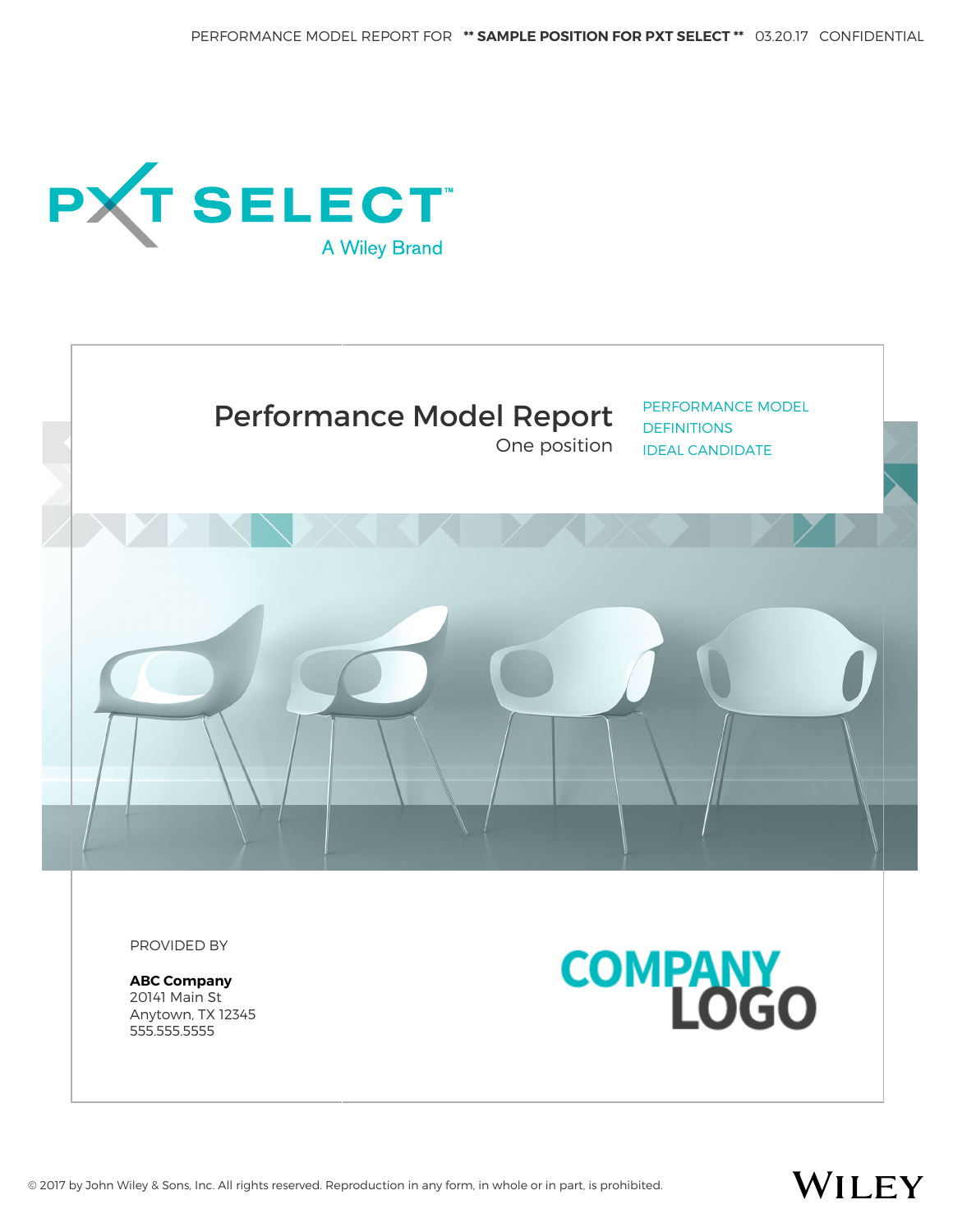# INTRODUCTION

This report presents the Performance Model for \*\* Sample Position for PXT Select \*\* by indicating the desired range of scores on a variety of scales. The ideal candidate would score within each of the highlighted ranges. Further, this report will provide insight into the meaning of each scale and will help you understand the ideal employee for the role.

| What's in this report?                                                             |                                                                        |                                                                                                                                      |  |  |  |  |  |  |
|------------------------------------------------------------------------------------|------------------------------------------------------------------------|--------------------------------------------------------------------------------------------------------------------------------------|--|--|--|--|--|--|
| <b>PERFORMANCE MODEL</b><br>Range of scores typical<br>for success in the position | <b>DEFINITIONS</b><br>Each of the styles and<br>traits will be defined | <b>IDEAL CANDIDATE</b><br>A statement describing<br>the ideal candidate for<br>this position will appear<br>for each style and trait |  |  |  |  |  |  |
|                                                                                    |                                                                        |                                                                                                                                      |  |  |  |  |  |  |

## What is a Performance Model?

The Performance Model is a tool used to determine the fit between a candidate and a given position. The Model takes into account the abilities and perspectives that correspond to a good job fit and provides the ranges of various measures that are predictive of success in the position. An individual's assessment results can then be compared to the Model to gauge the fit between the person and the position.

The Model consists of a range of scores for the Thinking Style and Behavioral Traits scales where most of the successful performers in this position tend to fall. The farther outside this range (Performance Model) an individual's scores fall, the less likely the individual will fit the role.

Interests for the Performance Model are based on the interests identified by those most successful in the position. The greater the degree of alignment between the individual's top three interests and the top three in the Performance Model, the more likely he or she is to find the job activities motivating and enjoyable, which could potentially keep him or her more engaged in the position.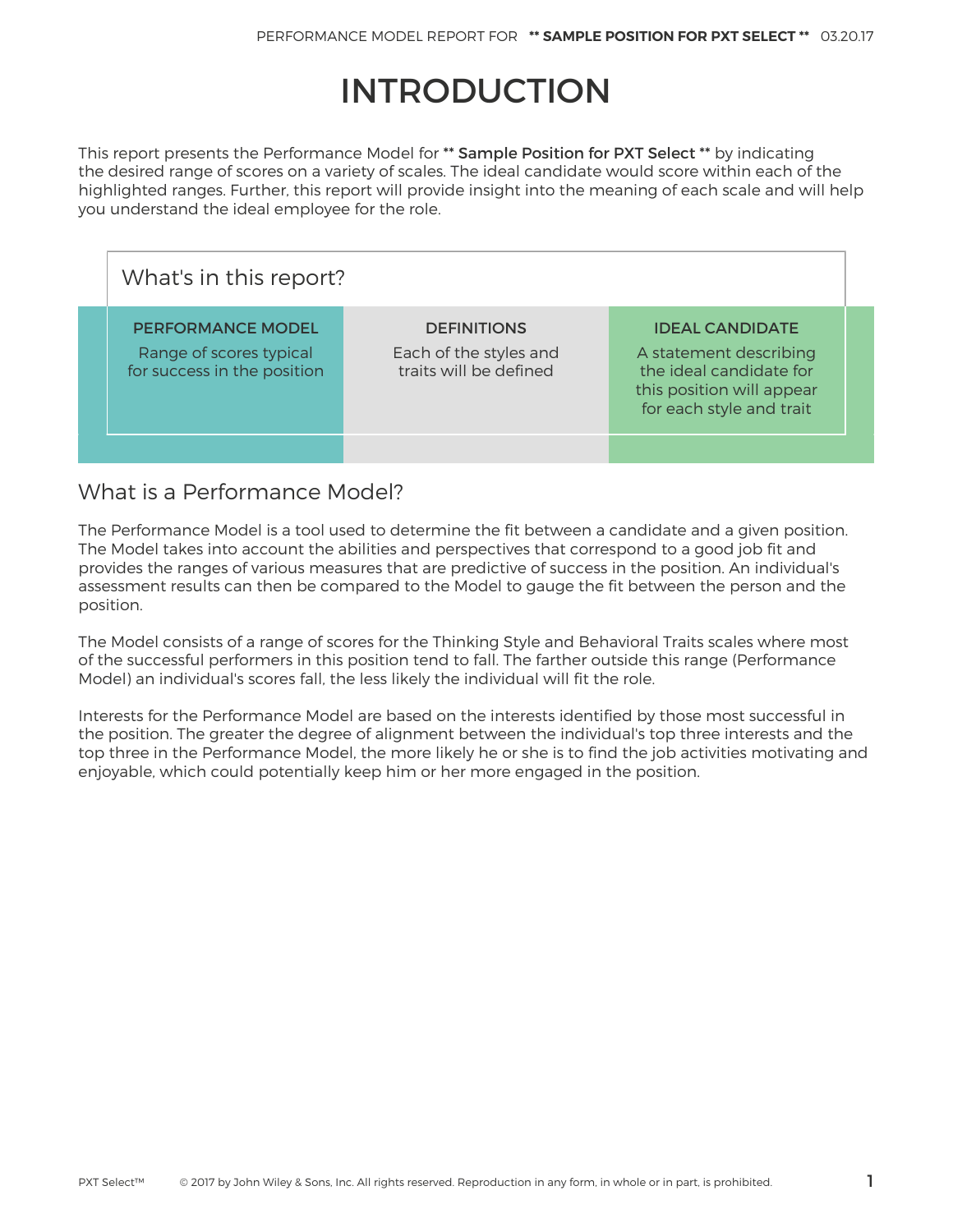## Performance Model

For \*\* Sample Position for PXT Select \*\*

The highlighted ranges represent the \*\* Sample Position for PXT Select \*\* Performance Model.

## THINKING STYLE



## BEHAVIORAL TRAITS

| Pace                                                |              |
|-----------------------------------------------------|--------------|
| < STEADY                                            | URGENT >     |
| <b>Assertiveness</b>                                |              |
| < UNASSUMING                                        | FORCEFUL >   |
| <b>Sociability</b>                                  |              |
| <reserved< th=""><td>OUTGOING &gt;</td></reserved<> | OUTGOING >   |
| <b>Conformity</b>                                   |              |
| < STRONG-WILLED                                     | COMPLIANT >  |
| <b>Outlook</b>                                      |              |
| < SKEPTICAL                                         | TRUSTING >   |
| <b>Decisiveness</b>                                 |              |
| < DELIBERATE                                        | BOLD >       |
| <b>Accommodation</b>                                |              |
| < STEADFAST                                         | AGREEABLE >  |
| Independence                                        |              |
| < RELIANT                                           | AUTONOMOUS > |
| <b>Judgment</b>                                     |              |
| < INTUITIVE                                         | FACTUAL >    |

### TOP INTERESTS

2-PEOPLE SERVICE 3-FINANCIAL/ADMIN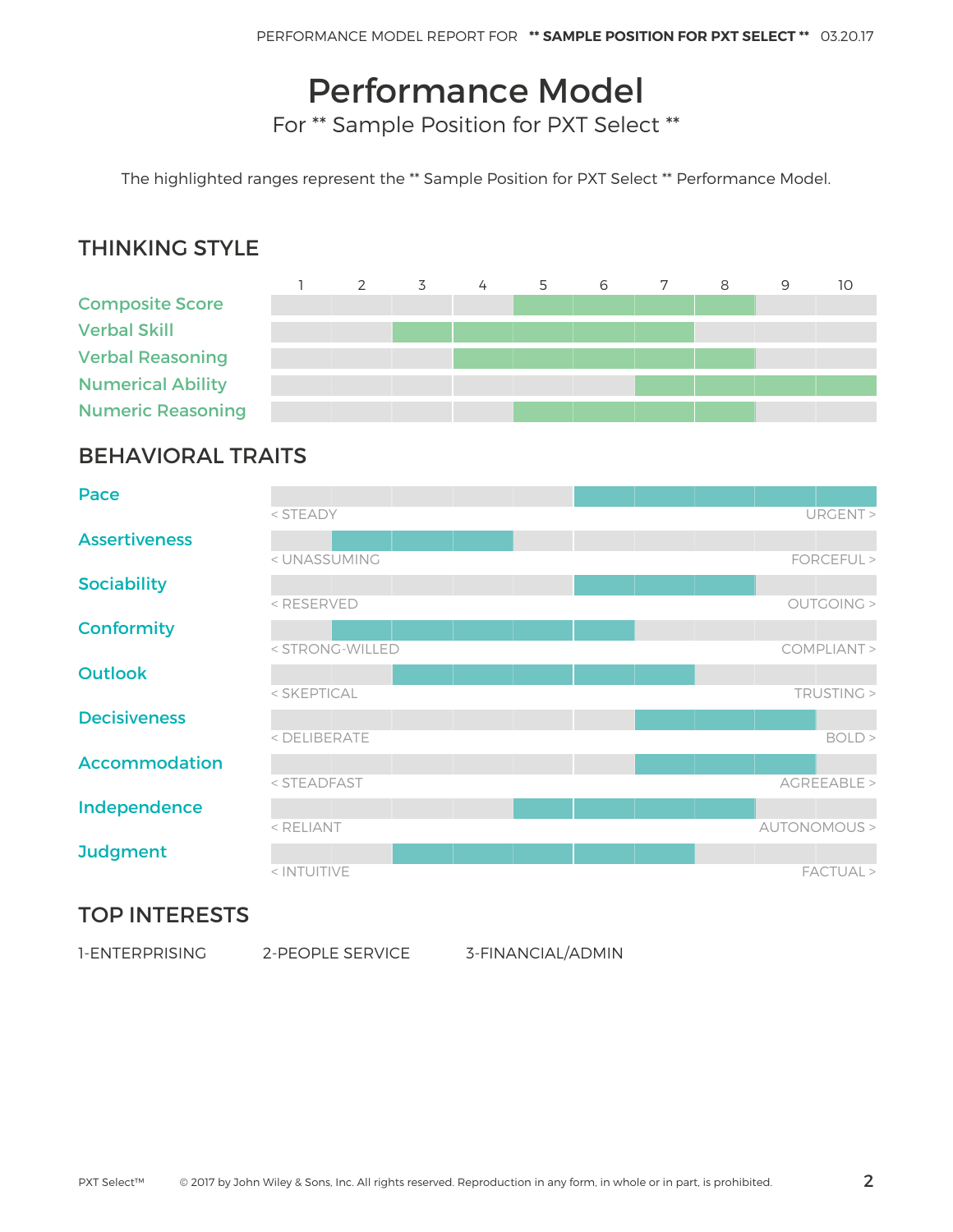## Performance Model

For \*\* Sample Position for PXT Select \*\*

## THINKING STYLE

A primary resource for learning is the ability to process information from one's environment. In most training situations, this information is in the form of either words or numbers. Each of the following scales measures an aspect of understanding words or numbers and using each as part of the reasoning process. They form the foundation for problem solving, communication, interaction, and learning skills used on the job.

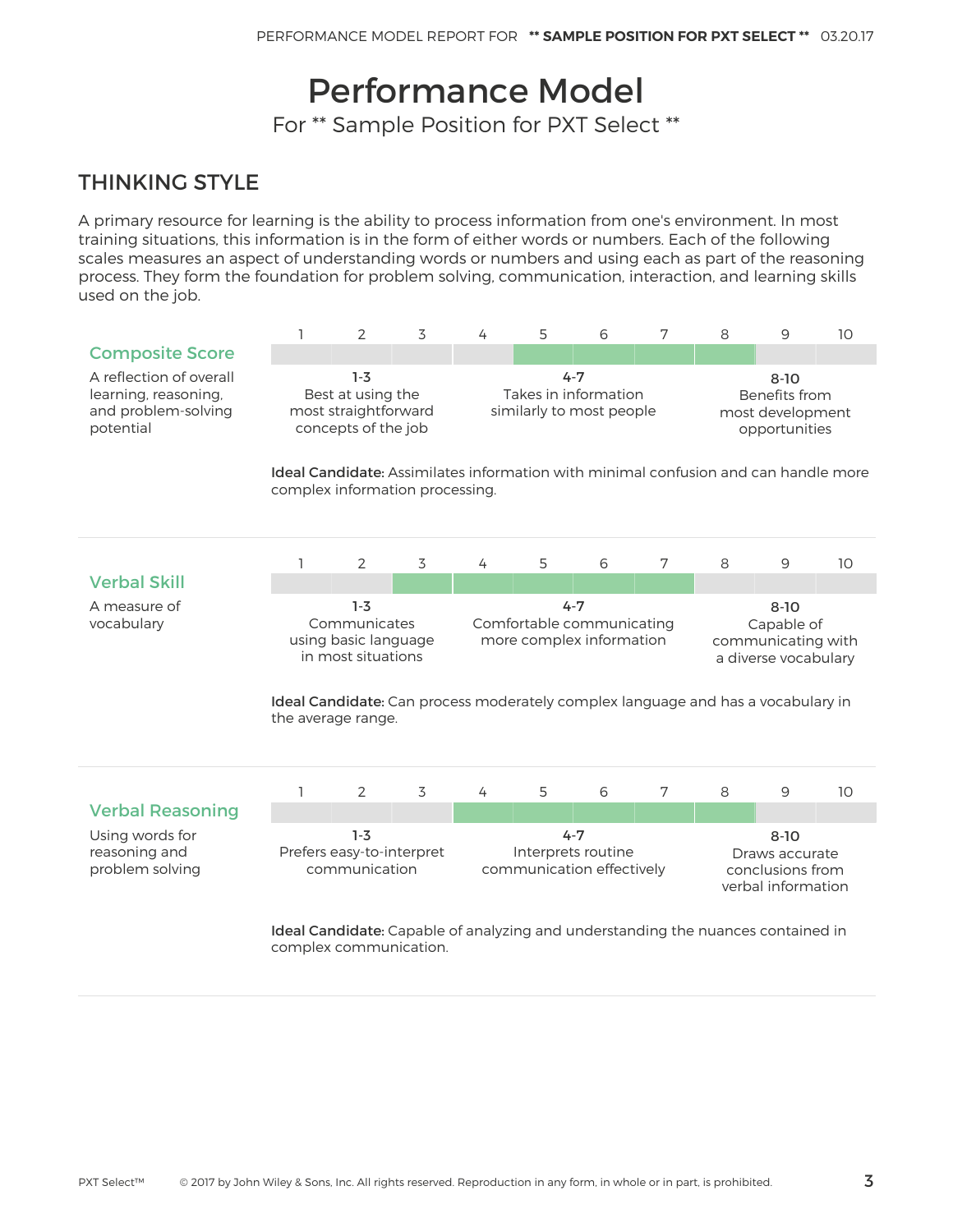|                                                                                                                                                              |                                                                                 | 2 | 3                                                                     | 4                                                             | 5 | 6                                                                      | 7                                                                   | 8 | 9 | 10 |  |  |
|--------------------------------------------------------------------------------------------------------------------------------------------------------------|---------------------------------------------------------------------------------|---|-----------------------------------------------------------------------|---------------------------------------------------------------|---|------------------------------------------------------------------------|---------------------------------------------------------------------|---|---|----|--|--|
| <b>Numerical Ability</b>                                                                                                                                     |                                                                                 |   |                                                                       |                                                               |   |                                                                        |                                                                     |   |   |    |  |  |
| A measure of<br>numerical calculation<br>ability                                                                                                             | $1-3$<br>Most comfortable<br>with easy calculations                             |   |                                                                       | $4 - 7$<br>Comfortable with routine<br>numerical calculations |   |                                                                        | $8 - 10$<br>Able to carry out<br>advanced numerical<br>calculations |   |   |    |  |  |
| <b>Ideal Candidate</b> : Performs intricate calculations easily and is comfortable<br>communicating complex data to others.                                  |                                                                                 |   |                                                                       |                                                               |   |                                                                        |                                                                     |   |   |    |  |  |
|                                                                                                                                                              |                                                                                 | 2 | 3                                                                     | 4                                                             | 5 | 6                                                                      | 7                                                                   | 8 | 9 | 10 |  |  |
| <b>Numeric Reasoning</b>                                                                                                                                     |                                                                                 |   |                                                                       |                                                               |   |                                                                        |                                                                     |   |   |    |  |  |
| Using numbers as a<br>basis in reasoning and<br>problem solving                                                                                              | $1-3$<br>May be able to use<br>simple mathematical<br>rules for problem solving |   | $4 - 7$<br>Comfortable drawing conclusions<br>based on numerical data |                                                               |   | $8-10$<br>Can easily process<br>numerical data to<br>reach conclusions |                                                                     |   |   |    |  |  |
| <b>Ideal Candidate:</b> Reasonably efficient when using numerical data in decision making<br>and requires little assistance in processing charts and graphs. |                                                                                 |   |                                                                       |                                                               |   |                                                                        |                                                                     |   |   |    |  |  |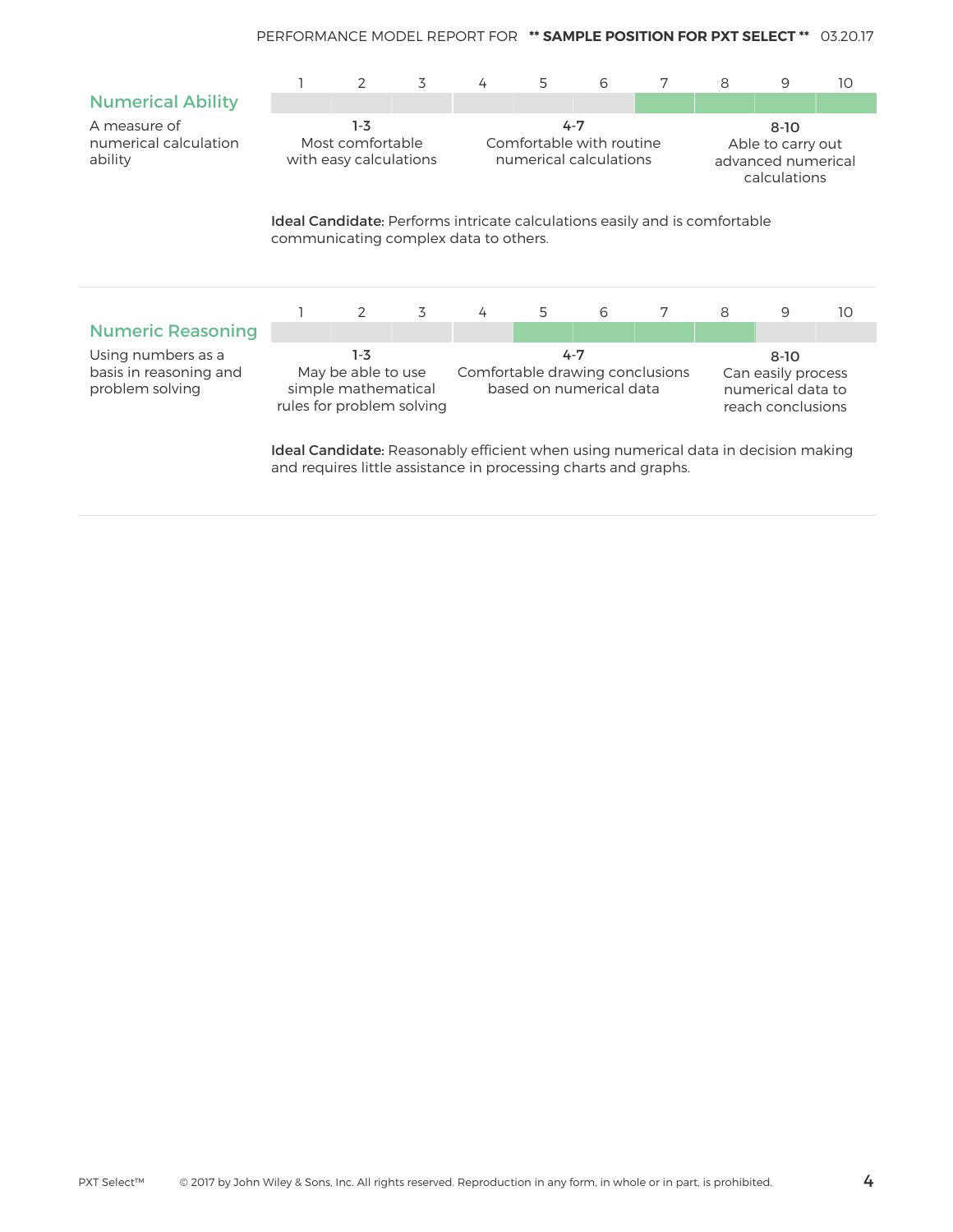### BEHAVIORAL TRAITS

Behavioral Traits help define who we are by influencing our behaviors. As our strengths and the combinations of our behavioral traits vary, so do our behaviors. The following are some of the traits that have been shown to be important in work settings.

#### Pace

Overall rate of task completion

< STEADY Patient Good with routine

URGENT > Driven Fast-paced

Ideal Candidate: Very active and results-driven with the ability to juggle the demands of several tasks at once.

#### Assertiveness

Expression of opinions and need for control

< UNASSUMING Diplomatic Low need to control

FORCEFUL > Competitive Achievement-oriented

Ideal Candidate: Little need to have influence over others and, instead, is content to follow direction in an amicable environment.

#### **Sociability**

Desire for interaction with others

< RESERVED Introverted Keeps to oneself

OUTGOING > Extraverted People-oriented

Ideal Candidate: Generally outgoing and capable of working effectively in a team environment.

#### **Conformity**

Attitude on policies and supervision

< STRONG-WILLED Individualistic thinking Willingness to question

COMPLIANT > Conventional Works within the rules

Ideal Candidate: Effective without direct management, yet welcomes some structure and supervision as needed.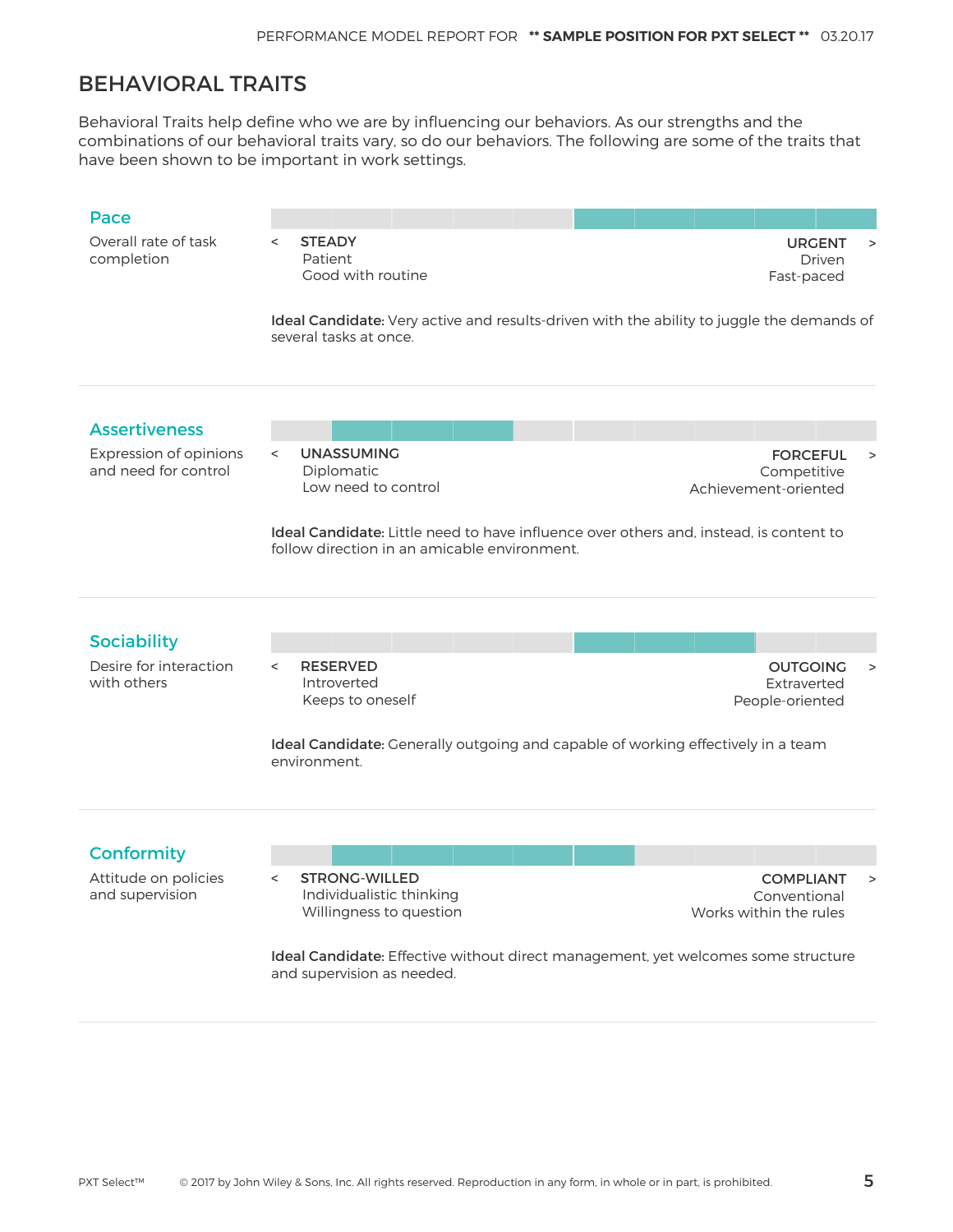

Ideal Candidate: Moderately independent yet can accept necessary guidance and instruction.

#### **Judgment**

Basis for forming opinions and making decisions

< INTUITIVE May follow a hunch Considers emotions

FACTUAL > Logical Focuses on facts

Ideal Candidate: Uses judgment that balances common sense and practical experience.